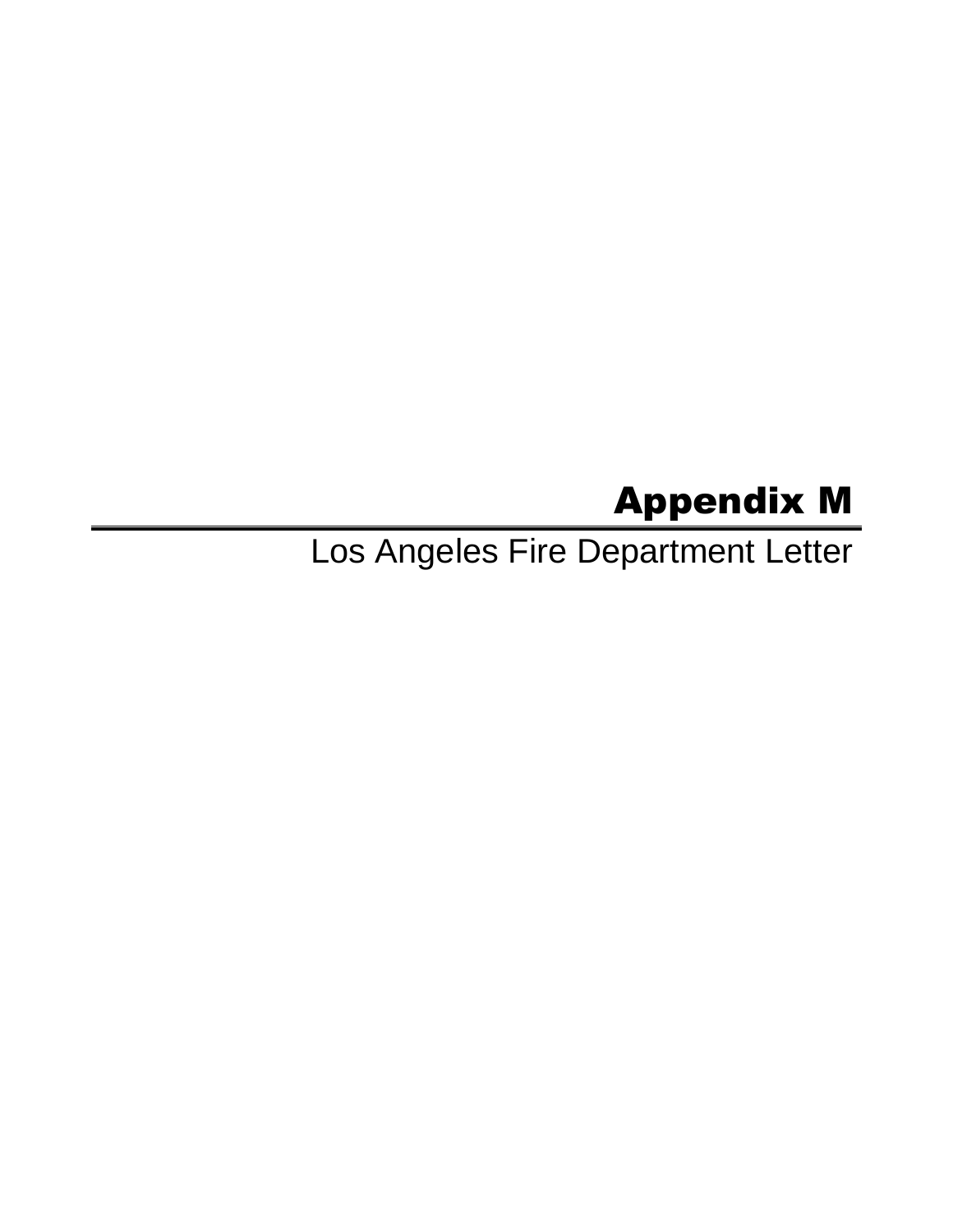### FORM. GEN. 160 (Rev. 6-80) **CITY OF LOS ANGELES**

INTER-DEPARTMENTAL CORRESPONDENCE

July 8,2020

**To:**  Vincent Bertoni, AICP, Director of Planning Department of City Planning Attention: Rey Fukuda

**From:** Fire Department

#### **Subject: NOTICE OF PREPARATION OF ENVIRONMENTAL IMPACT REPORT**

| <b>CASE NO.:</b>                            | <b>ENV-2016-3778-EIR</b> |
|---------------------------------------------|--------------------------|
| <b>PROJECT NAME:</b>                        | 1360 N. Vine Street      |
| <b>PROJECT APPLICANT: ONNI Capital, LLC</b> |                          |

**PROJECT LOCATION: 1360, 1358, 1356, 1354, 1352, 1350 and 1348 N. VineStreet, Los Angeles, CA 90028** 

### **REVISED PROJECT DESCRIPTION:**

 The Project proposes to develop a mixed-use building on an 81,050-square-foot site located within the Hollywood Community of the City of Los Angeles (the Project).<sup>[1](#page-1-0)</sup> In addition, six bungalows within the Project Site that are part of the Afton Square Historic District, which is a designated California Register historic district, would be relocated within the Project Site and adapted for reuse pursuant to a Preservation Plan. As shown in Table 1, the Project includes two options herein referred to as "Residential Option" and "Office Option."

 The Residential Option would develop up to 429 new residential units, including 36 units designated for Very Low Income households, an approximately 55,000-square-foot grocery store, approximately 5,000 square feet of neighborhood-serving commercial retail uses, and 8,988 square feet of uses in the bungalows. The bungalows would be rehabilitated and adapted for reuse as either restaurants or residential units, in which case the development would still propose a total of 429 residential units. The new building would be 360 feet 4 inches in height when accounting for rooftop mechanical equipment.<sup>[2](#page-1-1)</sup> Parking would be provided in four subterranean levels. Upon completion, the Residential Option would provide approximately 484,421 square feet of floor area within the Project Site.

 The Office Option would develop approximately 463,521 square feet of office uses and 11,914 square feet of restaurant uses in the proposed building, as well as 8,988 square feet of uses in the bungalows. The bungalows would be rehabilitated and adapted for either reuse as restaurants, 12 residential units, or offices. The new building would be 330 feet when accounting for rooftop mechanical equipment. $3$  Parking would be provided in eight

<span id="page-1-0"></span>*<sup>1</sup> The Project Site is 81,050 net square feet and 89,500 gross square feet. The net lot area accounts for street dedications.*

<span id="page-1-1"></span>*<sup>2</sup> Under the Residential Option, the new building would include Levels 1 through 32 and would have a height of 345 feet 4 inches. With the 15-foot rooftop mechanical parapet, the maximum building height would be 360 feet 4 inches.*

<span id="page-1-2"></span>*<sup>3</sup> Under the Office Option, the new building would include Levels 1 through 17 and would have a height of 300 feet. With the 30-foot rooftop mechanical parapet, the maximum building height would be 330 feet.*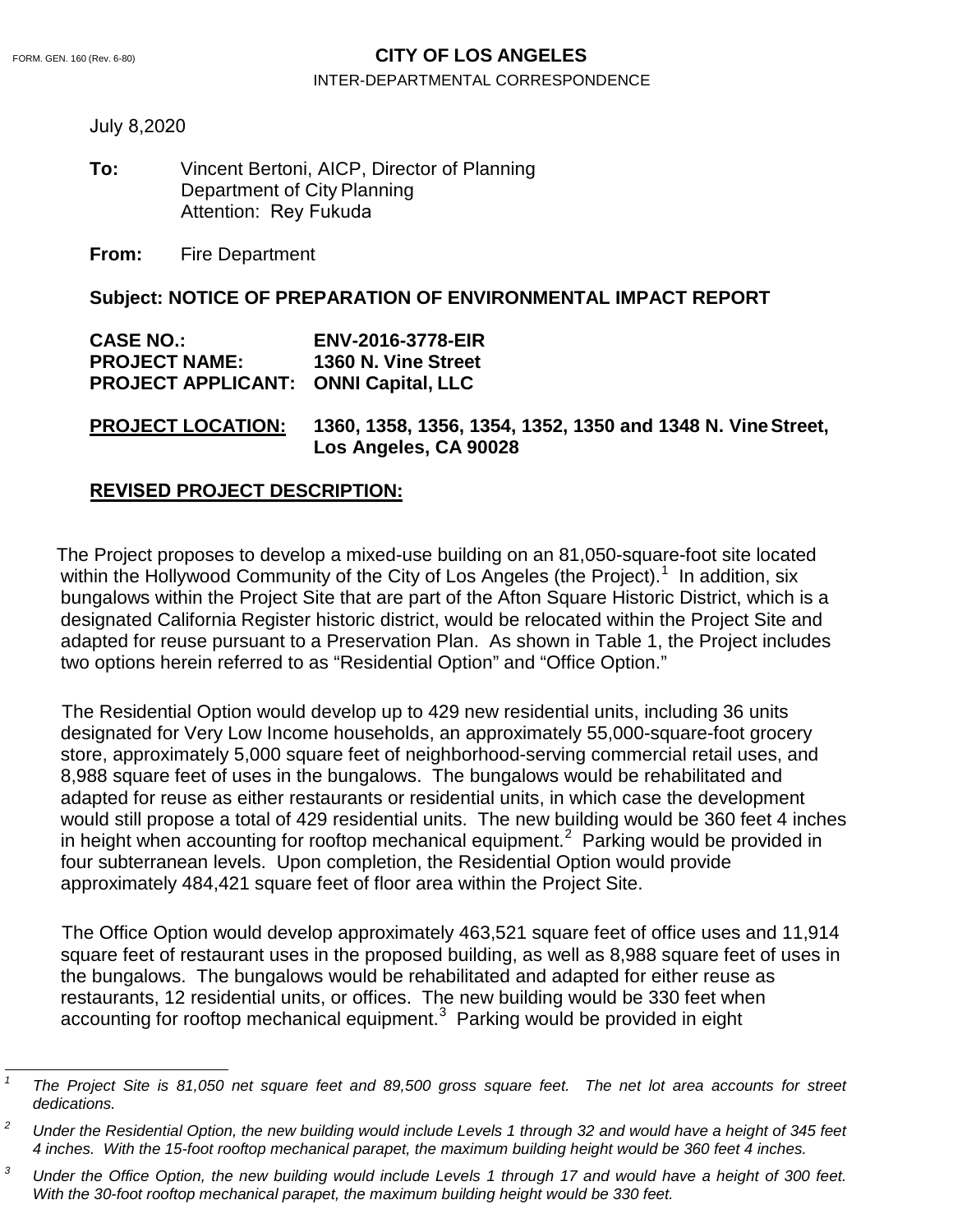subterranean levels. Upon completion, the Office Option would provide approximately 484,423 square feet of floor area within the Project Site.

The Residential Option would provide 54,850 square feet of open space, exceeding the 54,275 square feet of open space required by the LAMC. The ground level of the Project Site would include approximately 13,350 square feet of publicly accessible outdoor landscaped open space. Level 10 includes a 1,000-square-foot indoor common access lobby and a 13,800 square-foot outdoor amenity deck with recreational features such as a pool with chaise lounges, seating areas, fire pits, and new trees and shrubs. In addition, interior residential amenity spaces on the Level 10 totaling approximately 10,250 square feet would about the pool amenity deck and may include a fitness center and club room. The new building would also provide 16,450 square feet of private balconies.

 If the Office Option is developed with restaurants or offices (i.e., not residential uses) within the rehabilitated bungalows, then open space would not be required by the LAMC. Nonetheless, this scenario would provide open space for office tenants in the new high-rise building. Specifically, this scenario would provide 15,541 square feet of outdoor amenities on the ground floor and 15,821 square feet of indoor amenities on Level 17. Such indoor amenities would include an 8,243-square-foot fitness center, 1,283-square-foot yoga room, 3,156-square-foot lounge, and 3,139-square-foot billiard room. In addition, 14,730 square feet of office balconies would be provided.

 If the Office Option is developed with 12 two-bedroom residential units within the rehabilitated bungalows, then 1,500 square feet of open space would be required by the LAMC. As such, in addition to providing the same amount of open space for office tenants as discussed above, this scenario would provide 1,500 square feet on the ground level for bungalow residents east of the private buffer

 The development of residential uses as part of the Project would increase the number of residents at the Project Site that could utilize nearby parks and/or recreational facilities. To provide for the new uses, the existing 8-unit multi-family building, low-rise commercial buildings, and ancillary buildings adjacent to the bungalows that are non-contributing features to the historic district would be demolished.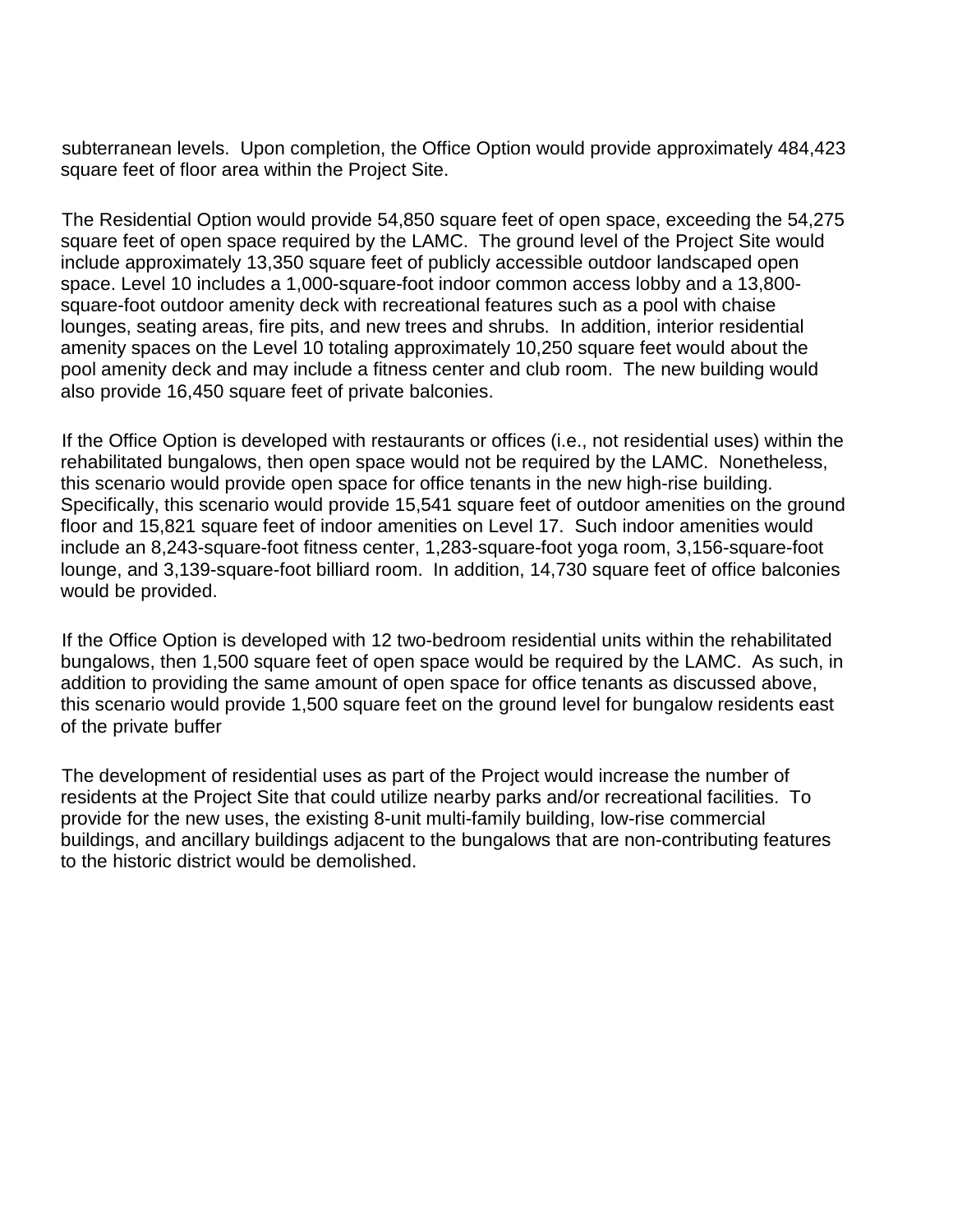# **Table 1 Summary of Proposed Floor Area**<sup>a</sup>

| <b>Land Use</b>           | <b>Residential Option</b> | <b>Office Option</b>  |
|---------------------------|---------------------------|-----------------------|
| <b>Residential</b>        | 415,433 sf (429 du)       |                       |
| <b>Grocery Store</b>      | 55,000 sf                 |                       |
| Retail                    | $5,000$ sf                |                       |
| Office                    |                           | 463,521 sf            |
| Restaurant                |                           | 11,914 sf             |
| <b>Reuse of Bungalows</b> | 8,988 sf <sup>b</sup>     | 8,988 sf <sup>c</sup> |
| <b>Total Floor Area</b>   | 484,421 sf                | 484,423 sf            |

*sf = square feet*

*du = dwelling unit*

- *<sup>a</sup> Square footage is calculated pursuant to the LAMC definition of floor area for the purpose of calculating FAR. In accordance with LAMC Section 12.03, floor area is defined as "[t]he area in square feet confined within the exterior walls of a building, but not including the area of the following: exterior walls, stairways, shafts, rooms housing building-operating equipment or machinery, parking areas with associated driveways and ramps, space for the landing and storage of helicopters, and basement storage areas."*
- *<sup>b</sup> Under the Residential Option, the on-site bungalows would be rehabilitated and adapted for reuse as either restaurants or residential units. If the bungalows are used as residential units, the Residential Option would still provide a total of 429 dwelling units on-site.*
- *<sup>c</sup> Under the Office Option, the on-site bungalows would be rehabilitated and adapted for reuse as either restaurants, 12 residential units, or offices.*

## **FIRE FLOW:**

The adequacy of fire protection for a given area is based on required fire-flow, response distance from existing fire stations, and this Department's judgment for needs in the area. In general, the required fire-flow is closely related to land use. The quantity of water necessary for fire protection varies with the type of development, life hazard, occupancy, and the degree of fire hazard.

Fire-flow requirements vary from 2,000 gallons per minute (G.P.M.) in low density residential areas to 12,000 G.P.M. in high-density commercial or industrial areas. A minimum residual water pressure of 20 pounds per square inch (P.S.I.) is to remain in the water system, with the required gallons per minute flowing. The required fire-flow for this project has been set at **6,000 to 9,000 G.P.M. from four to six fire hydrants flowing simultaneously.**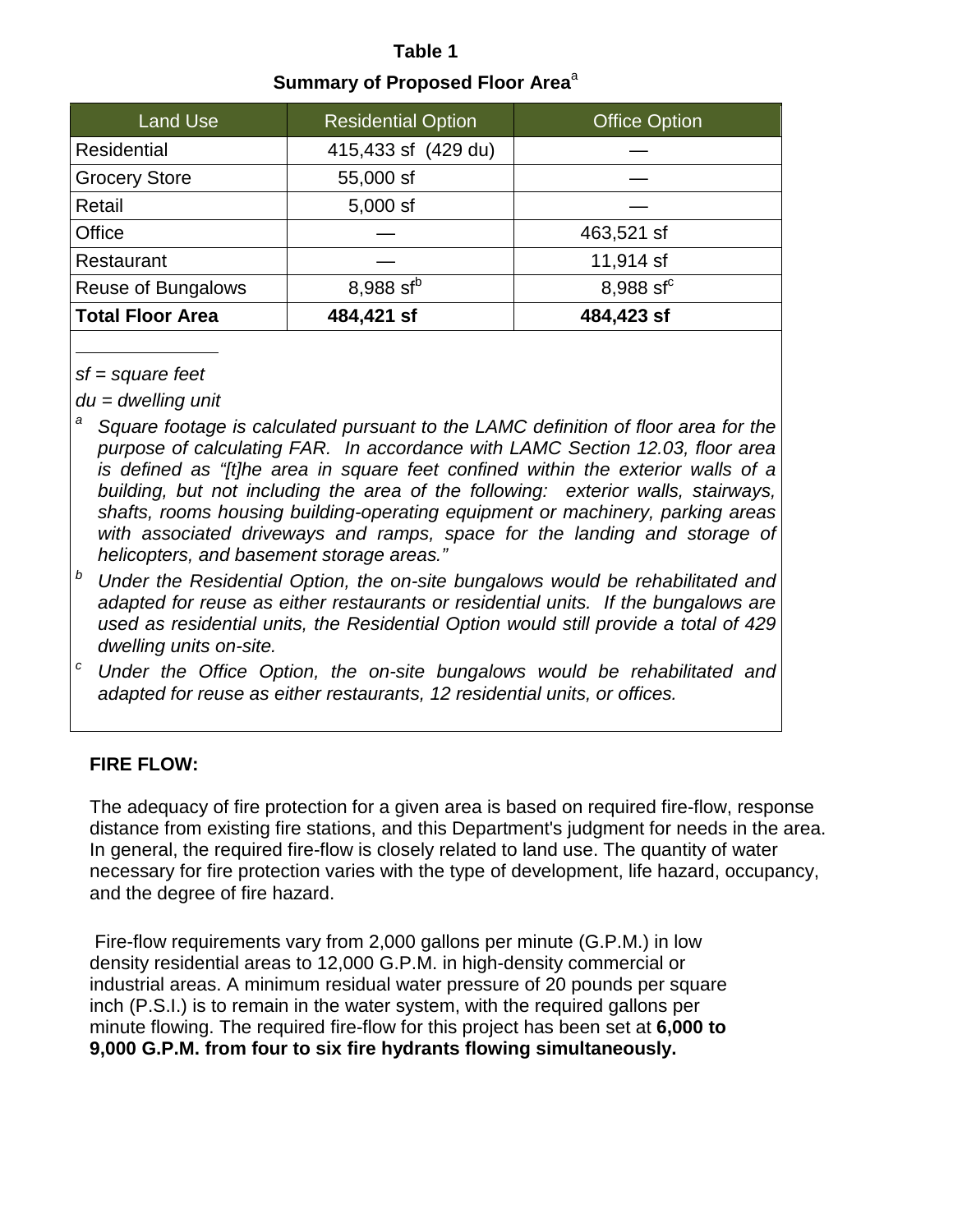Improvements to the water system in this area may be required to provide 6,000 to 9,000 G.P.M. fire-flow. The cost of improving the water system may be charged to the developer. For more detailed information regarding water main improvements, the developer shall contact the Water Services Section of the Department of Water and Power.

## **RESPONSE DISTANCE:**

Based on a required fire-flow of 6,000 to 9,000 G.P.M., the first-due Engine Company should be within 1 mile(s), the first-due Truck Company within 1  $\frac{1}{2}$  mile(s).

## **FIRE STATIONS:**

The Fire Department has existing fire stations at the following locations for initial response into the area of the proposed development: .

| <b>DISTANCE</b><br>0.4 | <b>Fire Station No. 27</b><br>1327 N. Cole Avenue<br>Los Angeles, CA 90028      | <b>EQUIPMENT &amp; SERVICES</b><br><b>Task Force, Paramedic Rescue Ambulance</b><br><b>BLS Rescue Ambulance and Urban Search</b><br>and Rescue | <b>STAFF</b><br>15 |
|------------------------|---------------------------------------------------------------------------------|------------------------------------------------------------------------------------------------------------------------------------------------|--------------------|
| 1.0                    | <b>Fire Station No. 82</b><br>5769 W. Hollywood Blvd.<br>Los Angeles, CA 90028  | Engine and Paramedic Rescue Ambulance                                                                                                          |                    |
| 1.8                    | <b>Fire Station No. 41</b><br>1439 N. Gardner Street<br>Los Angeles, CA 90046   | Engine, Paramedic Rescue Ambulance and<br><b>Brush Patrol</b>                                                                                  |                    |
| 1.9                    | <b>Fire Station No. 52</b><br>4957 Melrose Avenue<br>Los Angeles, CA 90029      | Engine, Paramedic Rescue Ambulance                                                                                                             |                    |
| 2.5                    | <b>Fire Station No. 35</b><br>1601 N. Hillhurst Avenue<br>Los Angeles, CA 90027 | Assessment Light Force, Paramedic<br>Rescue Ambulance, BLS Rescue<br><b>Ambulance and Brush Patrol</b>                                         | 12                 |

Based on these criteria (response distance from existing fire stations), fire protection would be considered **adequate.** 

At present, there are no immediate plans to increase Fire Department staffing or resources in those areas, which will serve the proposed project.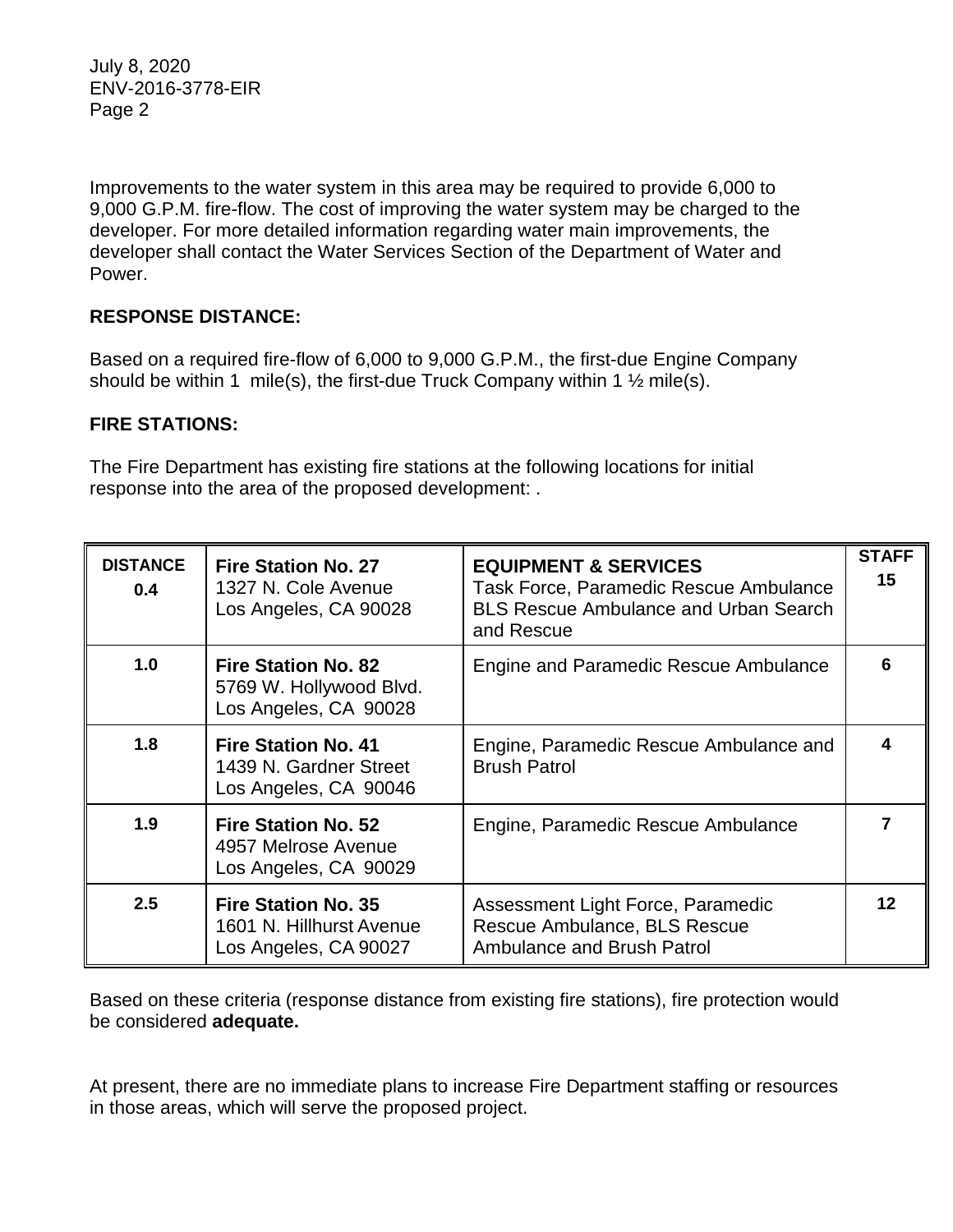## **FIREFIGHTING PERSONNEL & APPARATUS ACCESS:**

Access for Fire Department apparatus and personnel to and into all structures shall be required.

One or more Knox Boxes will be required to be installed for LAFD access to project. location and number to be determined by LAFD Field inspector. (Refer to FPB Req # 75).

505.1 Address identification. New and existing buildings shall have approved building identification placed in a position that is plainly legible and visible from the street or road fronting the property.

The entrance to a Residence lobby must be within 50 feet of the desired street address curb face.

Where above ground floors are used for residential purposes, the access requirement shall be interpreted as being the horizontal travel distance from the street, driveway, alley, or designated fire lane to the main entrance of individual units.

The entrance or exit of all ground dwelling units shall not be more than 150 feet from the edge of a roadway of an improved street, access road, or designated fire lane.

No building or portion of a building shall be constructed more than 150 feet from the edge of a roadway of an improved street, access road, or designated fire lane.

The Fire Department may require additional vehicular access where buildings exceed 28 feet in height.

2014 CITY OF LOS ANGELES FIRE CODE, SECTION 503.1.4 (EXCEPTION)

- a. When this exception is applied to a fully fire sprinklered residential building equipped with a wet standpipe outlet inside an exit stairway with at least a 2 hour rating the distance from the wet standpipe outlet in the stairway to the entry door of any dwelling unit or guest room shall not exceed 150 feet of horizontal travel AND the distance from the edge of the roadway of an improved street or approved fire lane to the door into the same exit stairway directly from outside the building shall not exceed 150feet of horizontal travel.
- b. It is the intent of this policy that in no case will the maximum travel distance exceed 150 feet inside the structure and 150 feet outside the structure. The term "horizontal travel" refers to the actual path of travel to be taken by a person responding to an emergency in thebuilding.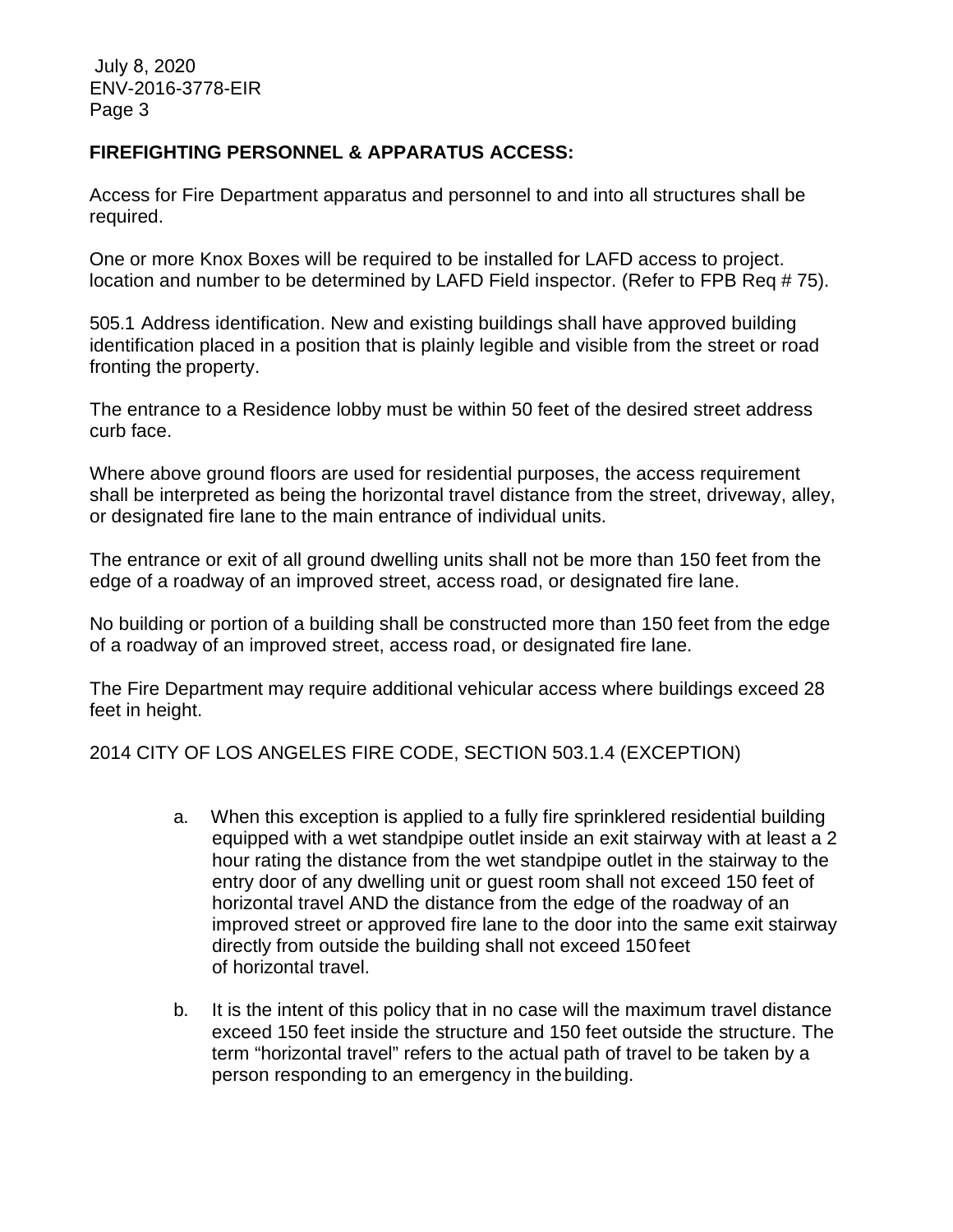> c. This policy does not apply to single-family dwellings or tonon-residential buildings.

Building designs for multi-storied residential buildings shall incorporate at least one access stairwell off the main lobby of the building; But, in no case greater than 150ft horizontal travel distance from the edge of the public street, Private Street or Fire Lane. This stairwell shall extend onto the roof.

Entrance to the main lobby shall be located off the address side of the building.

Any required Fire Annunciator panel or Fire Control Room shall be located within 20ft visual line of site of the main entrance stairwell or to the satisfaction of the Fire Department.

Adequate off-site public and on-site private fire hydrants may be required. Their number and location to be determined after the Fire Department's review of the plot plan.

The Fire Department may require additional roof access via parapet access roof ladders where buildings exceed 28 feet in height, and when overhead wires or other obstructions block aerial ladder access.

5101.1 Emergency responder radio coverage in new buildings. All new buildings shall have approved radio coverage for emergency responders within the building based upon the existing coverage levels of the public safety communication systems of the jurisdiction at the exterior of the building. This section shall not require improvement of the existing public safety communication systems.

Recently, the Los Angeles Fire Department (LAFD) modified Fire Prevention Bureau (FPB) Requirement 10. Helicopter landing facilities are still required on all High-Rise buildings in the City. However, FPB's Requirement 10 has been revised to provide two new alternatives to a full FAA-approved helicopter landing facilities.

Each standpipe in a new high-rise building shall be provided with two remotely located FDC's for each zone in compliance with NFPA 14-2013, Section 7.12.2.

The Los Angeles Fire Department continually evaluates fire station placement and overall Department services for the entire City, as well as specific areas. The development of this proposed project, along with other approved and planned projects in the immediate area, may result in the need for the following:

- 1. Increased staffing for existing facilities. (I.E., Paramedic Rescue Ambulance and EMT Rescue Ambulance resources.)
- 2. Additional fire protection facilities.
- 3. Relocation of present fire protectionfacilities.